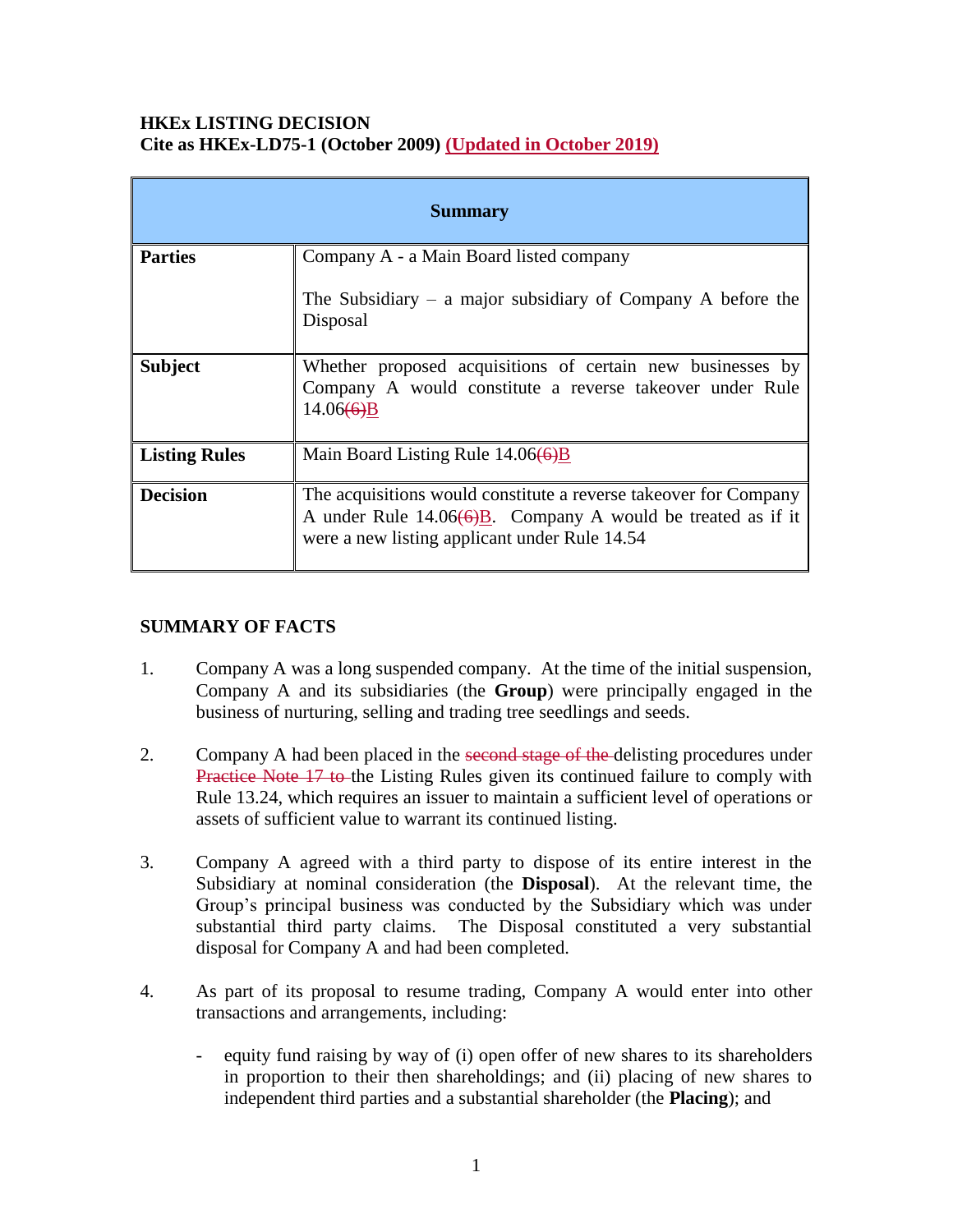- acquisitions of certain serviced apartments and elderly home businesses (collectively the **New Businesses**) from independent third party vendors for cash consideration (the **Acquisitions**). The vendors were not shareholders of Company A and would not subscribe for new shares in Company A under the proposed Placing.
- 5. Since completing the Disposal, the Group had ceased to operate its original principal business. Company A intended to focus on the New Businesses. .
- 6. Based on the percentage ratio calculation, the Acquisitions would be a very substantial acquisition. Company A submitted that there would not be a change in control (as defined in the Takeovers Code) of Company A as a result of the Acquisitions and other transactions and arrangements contemplated in its resumption proposal.

### **ISSUE**

7. Whether the Acquisitions would constitute a reverse takeover (**RTO**) under Rule  $14.06(6)B$ .

## **APPLICABLE LISTING RULES OR PRINCIPLES**

- 8. Rule 14.06B defines a "reverse takeover" as an acquisition or series or acquisitions which, in the opinion of the Exchange, constitutes an attempt to achieve a listing of the assets acquired and a means to circumvent the new listing requirements (principle based test).
- 9. Note 1 to Rule 14.06B sets out the factors that the Exchange will normally consider in assessing whether the acquisition or series of acquisitions is a RTO transaction under the principle based test.
- 10. Note 2 to Rule 14.06B contains two specific forms of RTOs involving a change in control of the listed issuer and an acquisition or a series of acquisitions of assets from the new controlling shareholder and/or its associates at the time of, or within 36 months of the change in control (bright line tests).
- 11. Guidance Letter HKEX-GL104-19 provides guidance on the application of the RTO Rules and the related requirements.
- 8. Rule 14.06(6) defines "reverse takeover" as:

an acquisition or a series of acquisitions of assets by a listed issuer which, in the opinion of the Exchange, constitutes, or is part of a transaction or arrangement or series of transactions or arrangements which constitute, an attempt to achieve a listing of the assets to be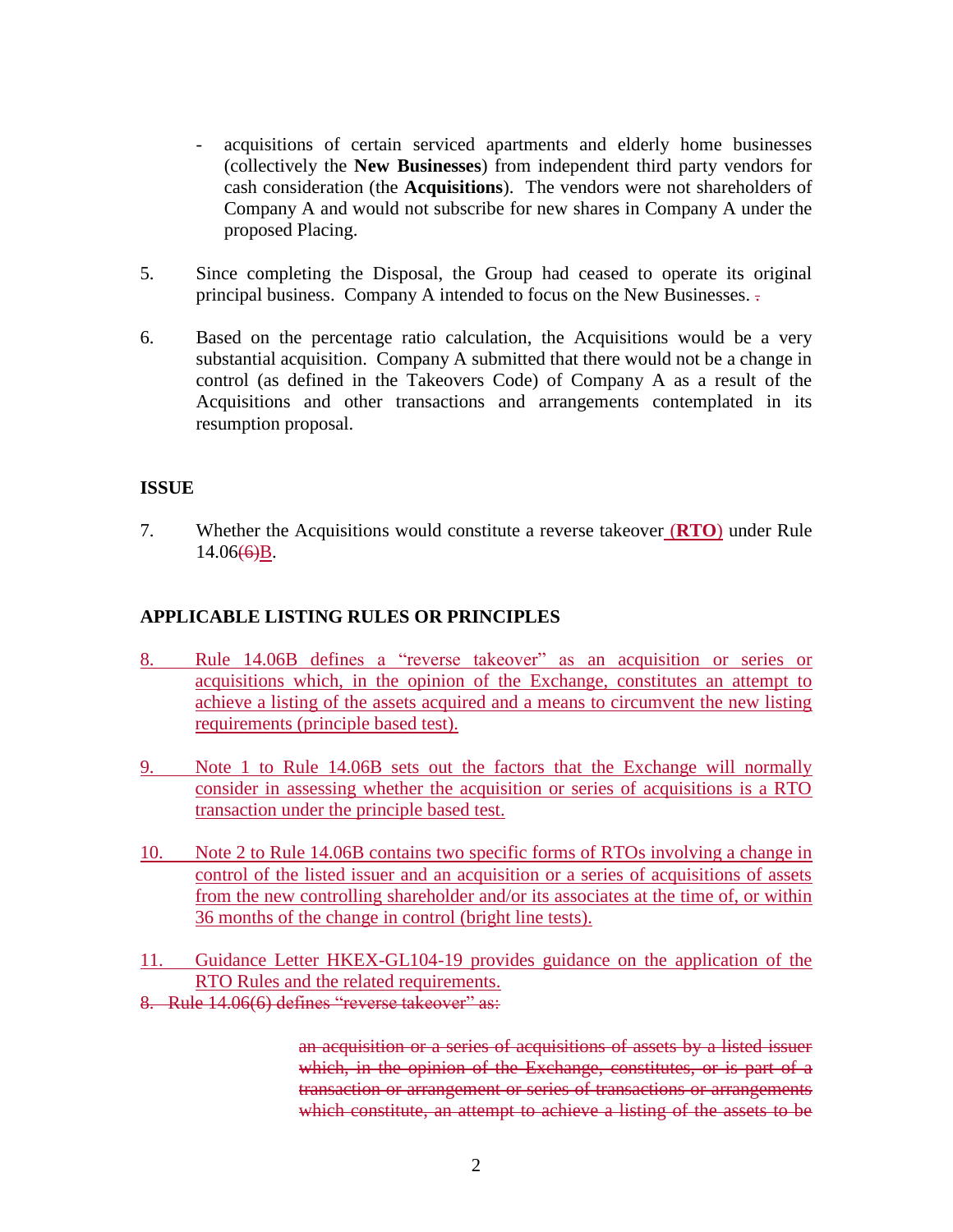acquired and a means to circumvent the requirements for new applicants set out in Chapter 8 of the Exchange Listing Rules (the **Preamble**). A "reverse takeover" normally refers to:

- (a) an acquisition or a series of acquisitions (aggregated under rules 14.22 and 14.23) of assets constituting a very substantial acquisition where there is or which will result in a change in control (as defined in the Takeovers Code) of the listed issuer (other than at the level of its subsidiaries); or
- (b) acquisition(s) of assets from a person or a group of persons or any of his/their associates pursuant to an agreement, arrangement or understanding entered into by the listed issuer within 24 months of such person or group of persons gaining control (as defined in the Takeovers Code) of the listed issuer (other than at the level of its subsidiaries), where such gaining of control had not been regarded as a reverse takeover, which individually or together constitute(s) a very substantial acquisition. …

#### Rule 14.54 provides that:

the Exchange will treat a listed issuer proposing a reverse takeover as if it were a new listing applicant. The enlarged group or the assets to be acquired must be able to meet the requirements of rule 8.05 and the enlarged group must be able to meet all the other basic conditions set out in Chapter 8 of the Exchange Listing Rules. …

#### **ANALYSIS**

- 10. Rule 14.06(6) seeks to deal with backdoor listings. Its purpose is to prevent an issuer from circumventing the new listing requirements and ensure that quality of information being disclosed to investors is of a prospectus standard.
- 11. A reverse takeover is defined in the preamble to Rule 14.06(6). Paragraphs (a) and (b) of the Rule provide bright line tests involving two aspects: i) to determine a change in control (which is based on the Takeovers Code); and ii) to assess an acquisition of new business/asset based on the size of the acquisition.
- 12. In this case, Company A submitted that the Acquisitions did not fall within paragraphs (a) or (b) of Rule 14.06(6). It was  $of$  its the view that the Acquisitions would not constitute a reverse takeover mainly because there would not be a change in control as a result of the Acquisitions and other transactions and arrangements contemplated in the resumption proposal.